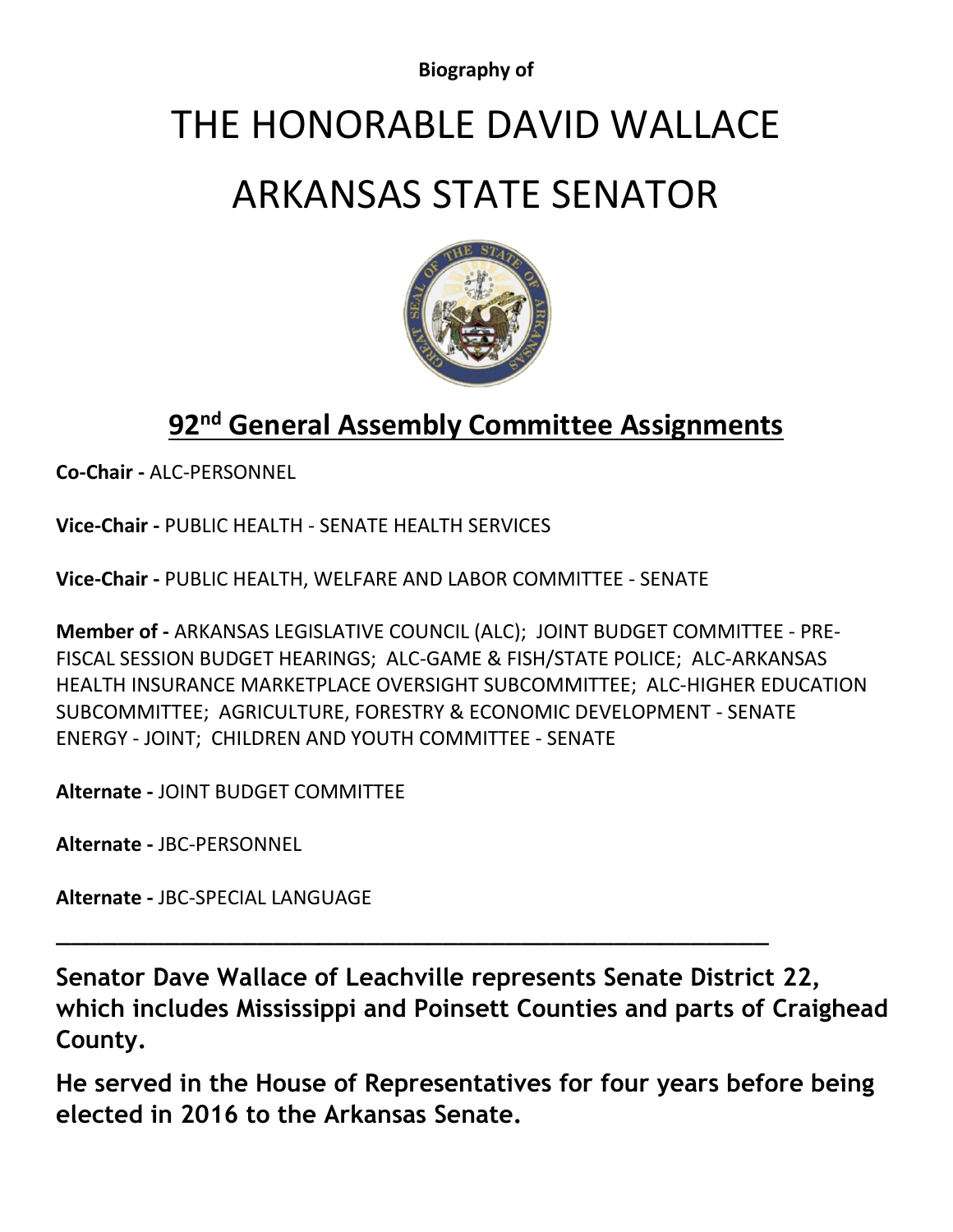**In 2019, Senator Wallace co-sponsored Act 579, which redefines the scope of practice for optometry to allow optometrists to perform certain procedures that previously could only be done by ophthalmologists, such as injections around the eye, removal of bumps and lesions from the eyelids and certain types of laser surgery.** 

**He was the Senate sponsor of legislation that will replace the two statues from Arkansas in the United States Capitol, with new ones of Daisy Gatson Bates and Johnny Cash.**

**In 2017 Senator Wallace co-sponsored Act 375 to require new school buses to be equipped with seat belts, if funding is available. He was the Senate sponsor of Act 375, to update the classroom materials used to teach African-American history and to separate the commemoration of the state holiday honoring Dr. Martin Luther King from that commemorating the birthday of Robert E. Lee.**

**Senator Wallace is a graduate of Leachville High School. He attended Arkansas State University and Embry-Riddle Aeronautical University, where he earned a Bachelor of Science in Education.** 

**He was commissioned a Second Lieutenant from the ROTC program at ASU in 1970, and went on to serve his country for over 20 years leading troops from the level of Platoon Leader to Company Commander, and finally as a Battalion Commander in Divisions such as The 101st Airborne, First Cavalry Division, the First Infantry Division and the 17th Aviation Group.** 

**During the Vietnam War, he was decorated for heroism on seven different occasions while flying Cobra attack helicopters in an Air Cavalry Troop. Twice he was shot down. Wallace was awarded the Bronze Star, Legion of Merit, three Distinguished Flying Crosses, an Air Medal for Valor, and three Vietnamese Crosses of Gallantry.** 

**Senator Wallace was inducted into the Arkansas State University Hall of Heroes in 2010, into the Arkansas Military Veteran's Hall of Fame in 2014, and the Arkansas Aviation Hall of Fame in 2016.**